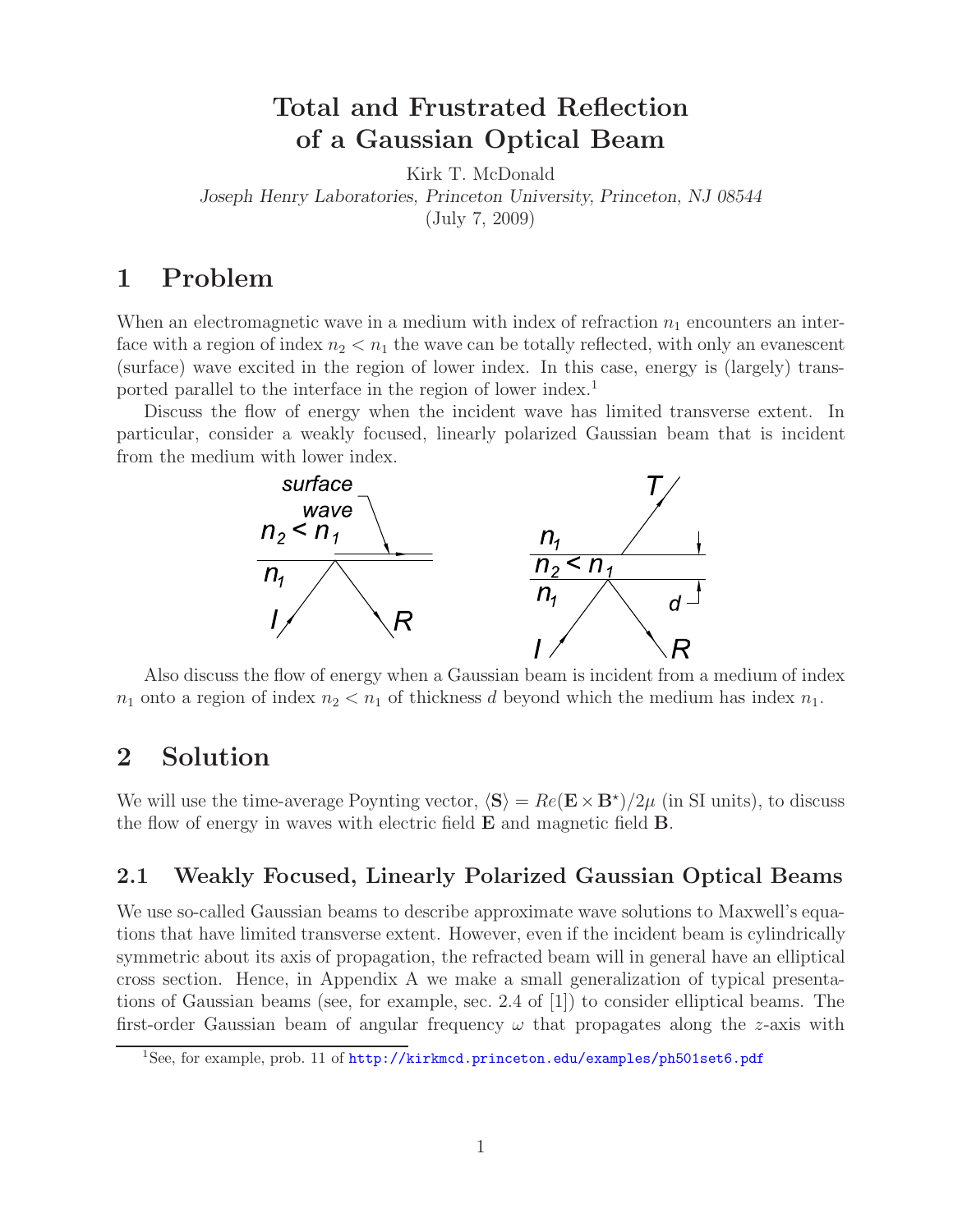y-polarization in a medium with permittivity  $\epsilon$  and permeability  $\mu$  has fields,

$$
E_x \approx 0,
$$
  
\n
$$
E_y \approx \frac{E_0 e^{-\rho^2/(1+z^2/z_0^2)}}{\sqrt{1+z^2/z_0^2}} e^{i\{kz[1+z_0\rho^2/k(z^2+z_0^2)]-\omega t-\tan^{-1}(z/z_0)\}},
$$
  
\n
$$
E_z \approx -\frac{2iy}{kw_{0y}^2} E_y \frac{e^{-i\tan^{-1}z/z_0}}{\sqrt{1+z^2/z_0^2}},
$$
\n(1)

$$
B_x = -\frac{n}{c} E_y, \qquad B_y = 0, \qquad B_z = \frac{2ix}{kw_{0x}^2} \frac{n}{c} E_y \frac{e^{-i \tan^{-1} z/z_0}}{\sqrt{1 + z^2/z_0^2}}, \tag{2}
$$

where  $c$  is the speed of light in vacuum,

$$
k_0 = \frac{\omega}{c}
$$
,  $k = nk_0$ ,  $n = c\sqrt{\epsilon\mu}$ ,  $\rho = \sqrt{\frac{x^2}{w_{0x}^2} + \frac{y^2}{w_{0y}^2}}$ , (3)

 $w_{0j}$  for  $j = x$  or y is the characteristic radius of the beam at its waist (focus),  $\theta_{0j}$  is the diffraction angle and  $z_0$  is the Rayleigh range, as shown in the figure below, which are related by,



Near the focus ( $\rho \lesssim 1, |z| < z_0$ ), the beam (1)-(2) can be approximated as the plane wave,<sup>2</sup>

$$
E_x = 0, \qquad E_y = E_0 e^{-\rho^2} e^{i(kz - \omega t)}, \qquad E_z = -\frac{2iy}{kw_{0y}^2} E_y,
$$
 (5)

$$
B_x = -\frac{n}{c} E_y, \qquad B_y = 0 \qquad B_z = \frac{2ix}{kw_{0x}^2} \frac{n}{c} E_y,
$$
 (6)

which obeys  $\nabla \cdot \mathbf{E} = 0 = \nabla \cdot \mathbf{B}$  recalling eq. (4). The equations  $\nabla \times \mathbf{E} = -\partial \mathbf{B}/\partial(ct)$ and  $\nabla \times \mathbf{H} = \frac{\partial \mathbf{D}}{\partial (ct)}$  are satisfied up to terms of order  $\rho^2 w_{0j}/z_0$ . We are interested in transverse distances  $\rho \approx 1$ , so the approximation (5)-(6) is a good solution to Maxwell's

<sup>&</sup>lt;sup>2</sup>The forms (5)-(6) could also be deduced quickly by first assuming  $E_y$  and  $B_x$  to be a plane wave with a Gaussian transverse modulation, and then enforcing conditions  $\nabla \cdot \mathbf{E} = 0 = \nabla \cdot \mathbf{B}$  to determine  $E_z$  and  $B_z$ .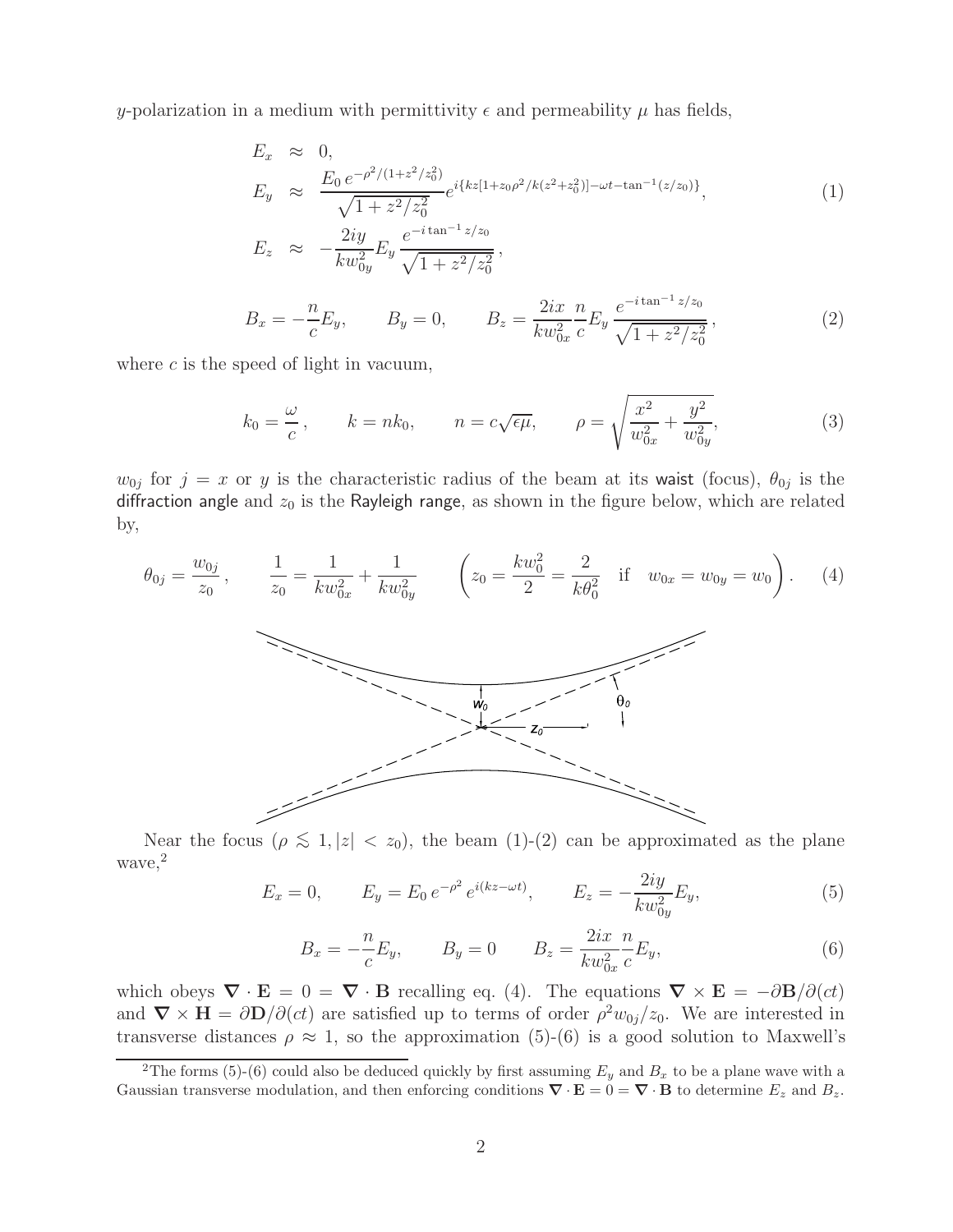equations provided  $w_{0j} \ll z_0$ , *i.e.*,  $\theta_{0j} \ll 1$ . This is the case in the present problem, where we wish to explore the behavior of very weakly focused optical beams.

The flow of energy in this elliptical beam is described by the (real) Poynting vector,

$$
\mathbf{S} = \frac{Re\mathbf{E} \times Re\mathbf{B}}{\mu} = \sqrt{\frac{\epsilon}{\mu}} E_0^2 e^{-2\rho^2} \left( -\frac{2x}{kw_{0x}^2} \sin[2(kz - \omega t)], -\frac{2y}{kw_{0y}^2} \sin[2(kz - \omega t)], \cos^2(kz - \omega t) \right)
$$
(7)

.

The time-average flow of energy is, of course, only in the direction of propagation of the wave. In addition, there is an oscillatory transverse flow of energy.<sup>3</sup>

#### **2.2 Reflection and Refraction at a Single Interface**

*The classic formalism for plane waves is reviewed in Appendix B.*

We first consider the refraction of a weakly focused Gaussian beam at a single interface between linear, isotropic media of indices  $n_1 = c\sqrt{\epsilon_1\mu_1}$  and  $n_2 = c\sqrt{\epsilon_2\mu_2}$ , using notation as shown in the figure below. For simplicity, we restrict our attention to the case that the electric field is perpendicular to the plane of incidence (*i.e.*, to the x-z plane).



The incident, reflected and transmitted beams each have the Gaussian form (5)-(6), with respect to axes  $(x_i, y_i, z_i)$ ,  $(x_r, y_r, z_r)$  and  $(x_t, y_t, z_t)$ , where the z-axes are in the directions of propagation of the various beams.

The transformation between the axes  $(x_i, y_i, z_i)$  of the incident beam and the laboratory axes  $(x, y, z)$  is,

$$
x_i = \cos \theta_1 x - \sin \theta_1 z, \qquad y_i = y, \qquad z_i = \sin \theta_1 x + \cos \theta_1 z,
$$
 (8)

and,

$$
\rho_i^2 = \frac{x_i^2}{w_{ix}^2} + \frac{y_i^2}{w_{iy}^2} = \frac{\cos^2 \theta_1 x^2 - \sin 2\theta_1 xz + \sin^2 \theta_1 z^2}{w_{ix}^2} + \frac{y^2}{w_{iy}^2},\tag{9}
$$

where  $\theta_1$  is the angle between the axis of the incident beam and the z-axis, and we assume that axis of the incident beam passes through the origin. The components of a vector **A** with respect to the laboratory frame are related to those with respect to axes  $(x_i, y_i, z_i)$  by,

$$
A_x = \cos \theta_1 A_{x_i} + \sin \theta_1 A_{z_i}, \qquad A_y = A_{y_i}, \qquad A_z = -\sin \theta_1 A_{x_i} + \cos \theta_1 A_{z_i}. \tag{10}
$$

<sup>&</sup>lt;sup>3</sup>Near its waist, a Gaussian beam is similar to a wave inside a conducting wave guide, which latter case also exhibits steady longitudinal, and oscillatory transverse, flow of energy [2].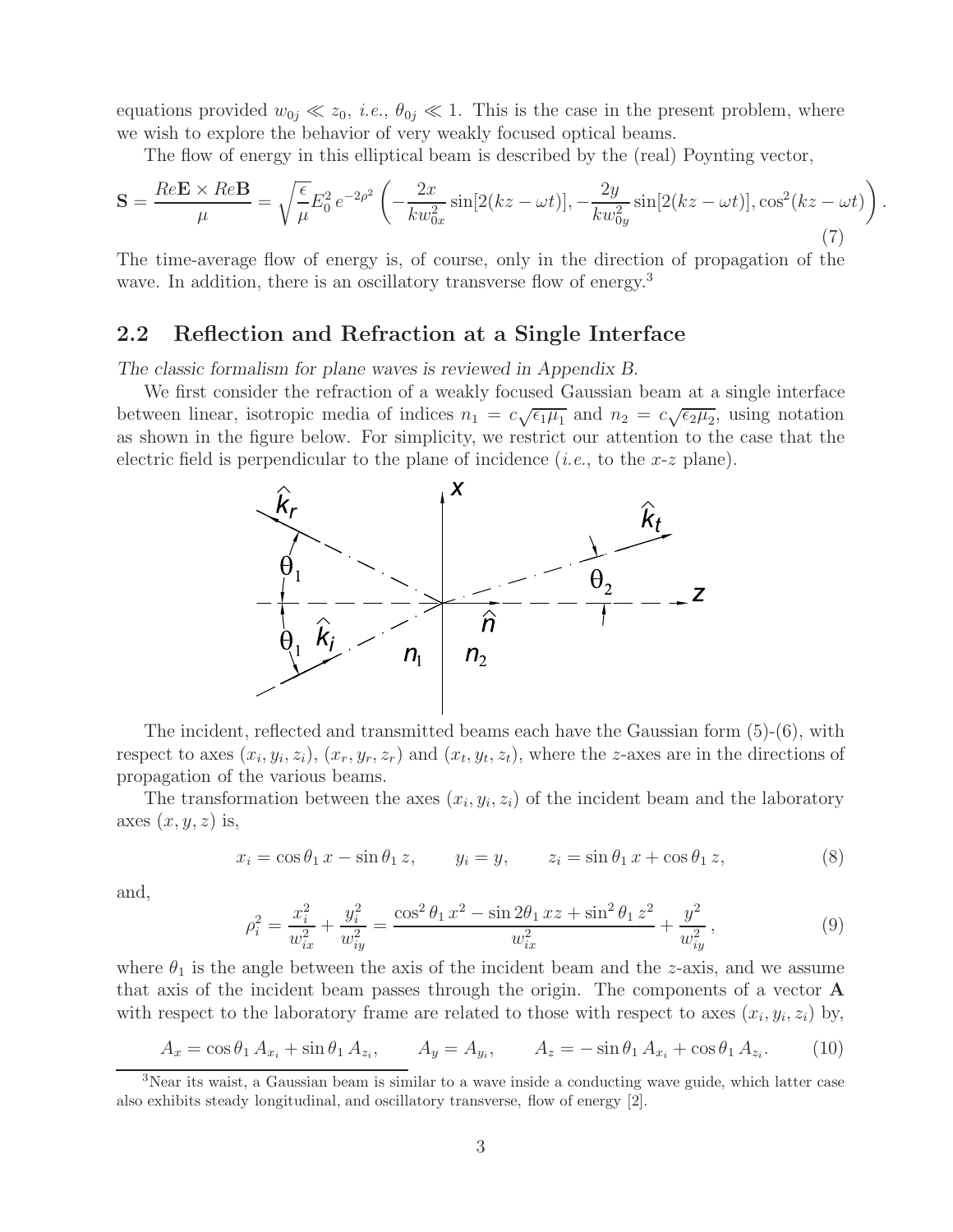Combining eqs. (5)-(10), the components of the incident beam in the laboratory frame are,

$$
E_{ix} = -i \frac{\sin \theta_1 y}{z_0} E_{iy}, \qquad (11)
$$

$$
E_{iy} = E_{0i} e^{-\rho_i^2} e^{i(n_1 \sin \theta_1 k_0 x + n_1 \cos \theta_1 k_0 z - \omega t)}, \qquad (12)
$$

$$
E_{iz} = -i \frac{\cos \theta_1 y}{z_0} E_{iy}, \qquad (13)
$$

$$
B_{ix} = \frac{n_1}{c} \left[ \cos \theta_1 - i \sin \theta_1 \frac{\cos \theta_1 x - \sin \theta_1 z}{z_0} \right] E_{iy}, \tag{14}
$$

$$
B_{iy} = 0 \tag{15}
$$

$$
B_{iz} = \frac{n_1}{c} \left[ \sin \theta_1 + i \cos \theta_1 \frac{\cos \theta_1 x - \sin \theta_1 z}{z_0} \right] E_{iy}.
$$
 (16)

Similarly, the reflected beam is related by,

$$
x_r = -\cos\theta_1 x - \sin\theta_1 z, \qquad y_r = y, \qquad z_r = -\sin\theta_1 x - \cos\theta_1 z,\tag{17}
$$

$$
\rho_r^2 = \frac{x_r^2}{w_{rx}^2} + \frac{y_r^2}{w_{rx}^2} = \frac{\cos^2 \theta_1 x^2 + \sin 2\theta_1 xz + \sin^2 \theta_1 z^2}{w_{rx}^2} + \frac{y^2}{w_{rx}^2},
$$
\n(18)

$$
A_x = -\cos\theta_1 A_{x_i} + \sin\theta_1 A_{z_i}, \qquad A_y = A_{y_i}, \qquad A_z = -\sin\theta_1 A_{x_i} - \cos\theta_1 A_{z_i}, \qquad (19)
$$

$$
E_{rx} = -i \frac{\sin \theta_1 y}{z_0} E_{ry},\tag{20}
$$

$$
E_{ry} = E_{0r} e^{-\rho_r^2} e^{i(n_1 \sin \theta_1 k_0 x - n_1 \cos \theta_1 k_0 z - \omega t)}, \qquad (21)
$$

$$
E_{rz} = i \frac{\cos \theta_1 y}{z_0} E_{iy},\tag{22}
$$

$$
B_{rx} = \frac{n_1}{c} \left[ -\cos\theta_1 + i\sin\theta_1 \frac{\cos\theta_1 x + \sin\theta_1 z}{z_0} \right] E_{ry},\tag{23}
$$

$$
B_{ry} = 0 \tag{24}
$$

$$
B_{rz} = \frac{n_1}{c} \left[ \sin \theta_1 + i \cos \theta_1 \frac{\cos \theta_1 x + \sin \theta_1 z}{z_0} \right] E_{ry}, \tag{25}
$$

where we have assumed that the reflected beam also makes angle  $\theta_1$  with respect to the z-axis, and that the axis of the reflected beam passes through the origin.

Likewise, the transmitted beam is related by,

$$
x_t = \cos \theta_2 x - \sin \theta_2 z, \qquad y_t = y, \qquad z_t = \sin \theta_2 x + \cos \theta_2 z,\tag{26}
$$

$$
\rho_t^2 = \frac{x_t^2}{w_{tx}^2} + \frac{y_t^2}{w_{ty}^2} = \frac{\cos^2 \theta_2 x^2 - \sin 2\theta_2 xz + \sin^2 \theta_2 z^2}{w_{tx}^2} + \frac{y^2}{w_{ty}^2},\tag{27}
$$

$$
A_x = \cos \theta_2 A_{x_t} + \sin \theta_2 A_{z_t}, \qquad A_y = A_{y_t}, \qquad A_z = -\sin \theta_2 A_{x_t} + \cos \theta_2 A_{z_t}, \qquad (28)
$$

$$
E_{tx} = -i \frac{\sin \theta_2 y}{z_{0t}} E_{ty}, \qquad (29)
$$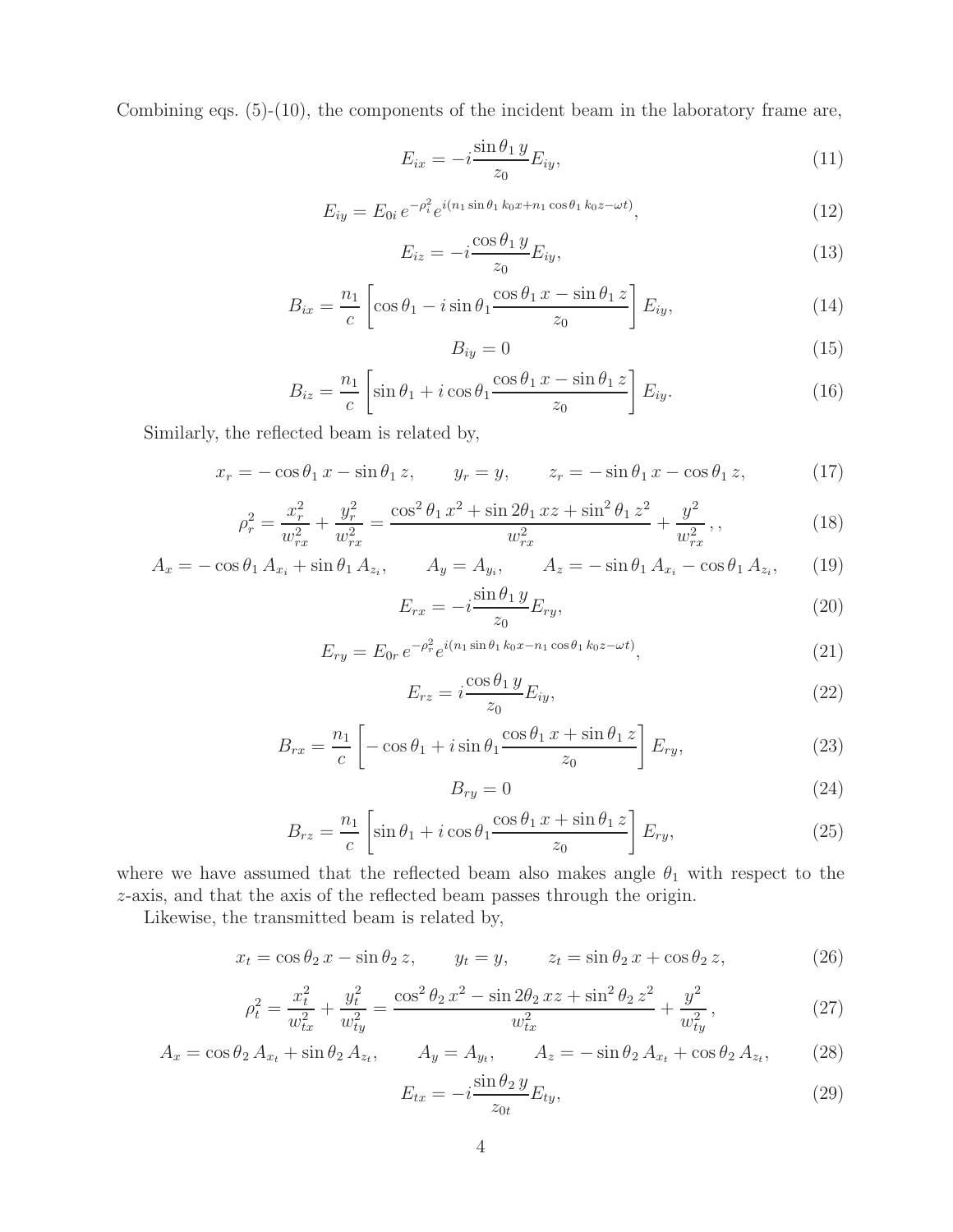$$
E_{ty} = E_{0t} e^{-\rho_t^2} e^{i(n_2 \sin \theta_2 k_0 x + n_2 \cos \theta_2 k_0 z - \omega t)},
$$
\n(30)

$$
E_{tz} = -i \frac{\cos \theta_2 y}{z_{0t}} E_{ty}, \qquad (31)
$$

$$
B_{tx} = \frac{n_2}{c} \left[ \cos \theta_2 - i \sin \theta_2 \frac{\cos \theta_2 x - \sin \theta_2 z}{z_{0t}} \right] E_{ty}, \tag{32}
$$

$$
B_{ty} = 0 \tag{33}
$$

$$
B_{tz} = \frac{n_2}{c} \left[ \sin \theta_2 + i \cos \theta_2 \frac{\cos \theta_2 x - \sin \theta_2 z}{z_{0t}} \right] E_{ty}.
$$
 (34)

The boundary conditions at the interface  $z = 0$  are that  $E_{\perp}$ ,  $D_z = \epsilon E_z$ ,  $B_z$  and  $H_{\perp} =$  $B_{\perp}/\mu$  are continuous. Thus, continuity of  $E_y$ ,

$$
E_{0i} e^{-\rho_i^2} e^{i(n_1 \sin \theta_1 k_0 x - \omega t)} + E_{0r} e^{-\rho_r^2} e^{i(n_1 \sin \theta_1 k_0 x - \omega t)} = E_{0t} e^{-\rho_t^2} e^{i(n_2 \sin \theta_2 k_0 x - \omega t)}, \tag{35}
$$

for all x and y, which confirms the assumption that  $\theta_r = \theta_i = \theta_i$ , verifies Snell's law,

$$
n_1 \sin \theta_1 = n_2 \sin \theta_2,\tag{36}
$$

tells us that beam waists are related by,

$$
w_{ix} = w_{rx} = \frac{\cos \theta_1}{\cos \theta_2} w_{tx}, \qquad w_{iy} = w_{ry} = w_{ty}, \qquad (37)
$$

and that the wave amplitudes are related by,

$$
E_{0i} + E_{0r} = E_{0t}.
$$
\n(38)

Similarly, the continuity of  $H_x = B_x/\mu$  tells us that,

$$
\frac{n_1 \cos \theta_1}{\mu_1} (E_{0i} - E_{0r}) = \frac{n_2 \cos \theta_2}{\mu_2} E_{0t}.
$$
\n(39)

Combining eqs. (38) and (39) we obtain the usual Fresnel relations,<sup>4</sup> for polarization perpendicular to the plane of incidence,

$$
\frac{E_{0r}}{E_{0i}} = \frac{n_1 \cos \theta_1 - \frac{\mu_1}{\mu_2} n_2 \cos \theta_2}{n_1 \cos \theta_1 + \frac{\mu_1}{\mu_2} n_2 \cos \theta_2}, \qquad \frac{E_{0t}}{E_{0i}} = \frac{2n_1 \cos \theta_1}{n_1 \cos \theta_1 + \frac{\mu_1}{\mu_2} n_2 \cos \theta_2}.
$$
\n(40)

Furthermore, the continuity of  $E_x$  (or  $D_z = \epsilon E_z$ ) tells us that the Rayleigh ranges are related by,

$$
z_{0i} = z_{0r} = \frac{\sin \theta_1}{\sin \theta_2} z_{0t} = \frac{n_2}{n_1} z_{0t}.
$$
\n(41)

*Equation (41) is not quite consistent with eqs. (4) and (37).*

In the remainder of the body of this note we suppose that  $\mu_1 = \mu_2 = \mu_0$ , where the *latter is the permeability of the vacuum. We also suppose that the incident Gaussian beam is circularly symmetric, and write the incident waist as*  $w_{ix} = w_{iy} = w_1$ . It follows that *the reflected Gaussian beam is also circularly symmetric with the same waist*  $w_1$ *. The* incident and reflected beams have Rayleigh range  $z_{0i} = k_1 w_1^2/2 = n_1 k_0 w_1^2/2$ , while that of the transmitted beam is  $z_{0t} = n_1 z_{0i}/n_2$ .

<sup>4</sup>See Appendix B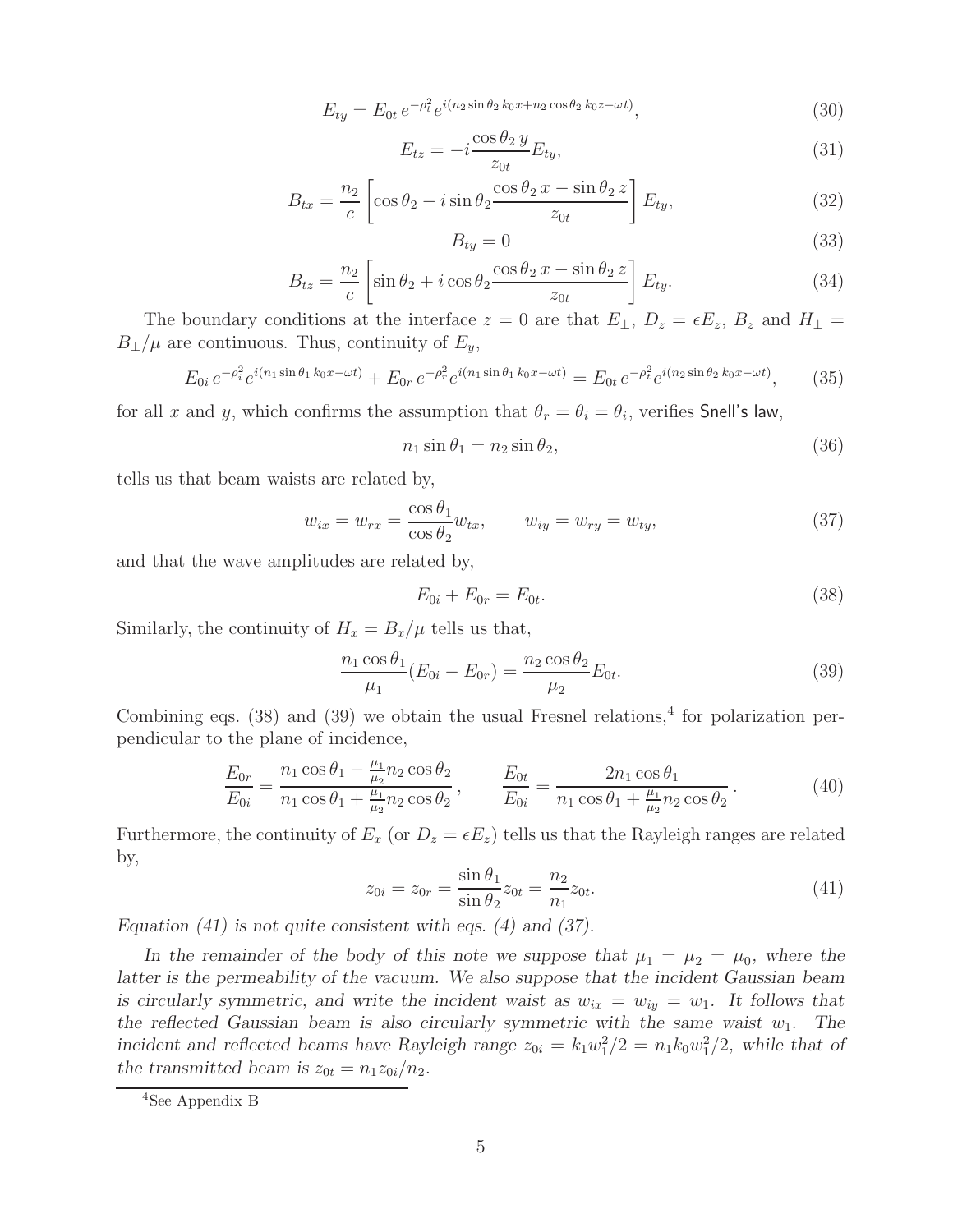#### **2.3 Total Reflection at a Single Interface**

The phenomenon of total reflection at an interface between optically denser and lighter media was discussed by Newton in Proposition 96 of his *Principia* [3], and in further detail in his *Opticks* [4]. Newton's model was that particles of light are attracted by the denser medium, and so follow curved rays that result in an offset between the incident and reflected path, as shown in the figure on the left below (from the *Principia*).



Newton's prediction was largely forgotten after the success of the wave theory of light in the early 1800's, but was occasionally discussed in the first half of the  $20<sup>th</sup>$  century [5, 6, 7, 8]. Then, in 1947 Goos and Hänchen [9] provided experimental evidence for what is now called the Goos-Hänchen shift,  $d$ , illustrated in the figure on the above right.

Total reflection occurs when the indices of the two media obey  $n_1 > n_2$  and the angle of incidence,  $\theta_1$ , is large enough that  $\sin \theta_2 = (n_1/n_2) \sin \theta_1 > 1$ . In this case,

$$
\cos \theta_2 = \sqrt{1 - \sin^2 \theta_2} = i \frac{\sqrt{n_1^2 \sin^2 \theta_1 - n_2^2}}{n_2},\tag{42}
$$

is purely imaginary. As a consequence, the amplitudes (40) of the reflected and transmitted waves include a phase shift relative to that of the incident wave, while,

$$
|E_{0r}| = |E_{0i}|
$$
, and  $\frac{|E_{0t}|^2}{|E_{0i}|^2} = \frac{4n_1^2 \cos^2 \theta_1}{n_1^2 - n_2^2}$ . (43)

The quantity  $\rho_t^2$  of eq. (27) can now be written as,

$$
\rho_t^2 = \frac{\left(n_2^2 - n_1^2 \sin^2 \theta_1\right) x^2 - 2in_1 \sin \theta_1 \sqrt{n_1^2 \sin^2 \theta_1 - n_2^2} x z + n_1^2 \sin^2 \theta_1 z^2}{n_2^2 w_{tx}^2} + \frac{y^2}{w_{ty}^2}.
$$
(44)

Hence, matching of this form to that of  $\rho_i^2$  at  $z = 0$  requires that,

$$
\rho_t^2 = \frac{\cos^2 \theta_1 x^2}{w_1^2} + \frac{y^2}{w_1^2} - \frac{n_1^2 \sin^2 \theta_1 \cos^2 \theta_1 z^2}{(n_1^2 \sin^2 \theta_1 - n_2^2) w_1^2} + 2i \frac{n_1 \sin \theta_1 \cos^2 \theta_1 xz}{\sqrt{n_1^2 \sin^2 \theta_1 - n_2^2 w_1^2}},
$$
(45)

recalling eq. (9). The factor  $e^{-Re(\rho_t^2)}$  is constant on surfaces that are elliptical hyperboloids of 1 sheet about the z-axis, with asymptotic opening angle  $\theta_{t_{xz}}$  in the x-z plane given by,

$$
\tan \theta_{t_{xz}} = \frac{n_1 \sin \theta_1}{\sqrt{n_1^2 \sin^2 \theta_1 - n_2^2}} > 1.
$$
\n(46)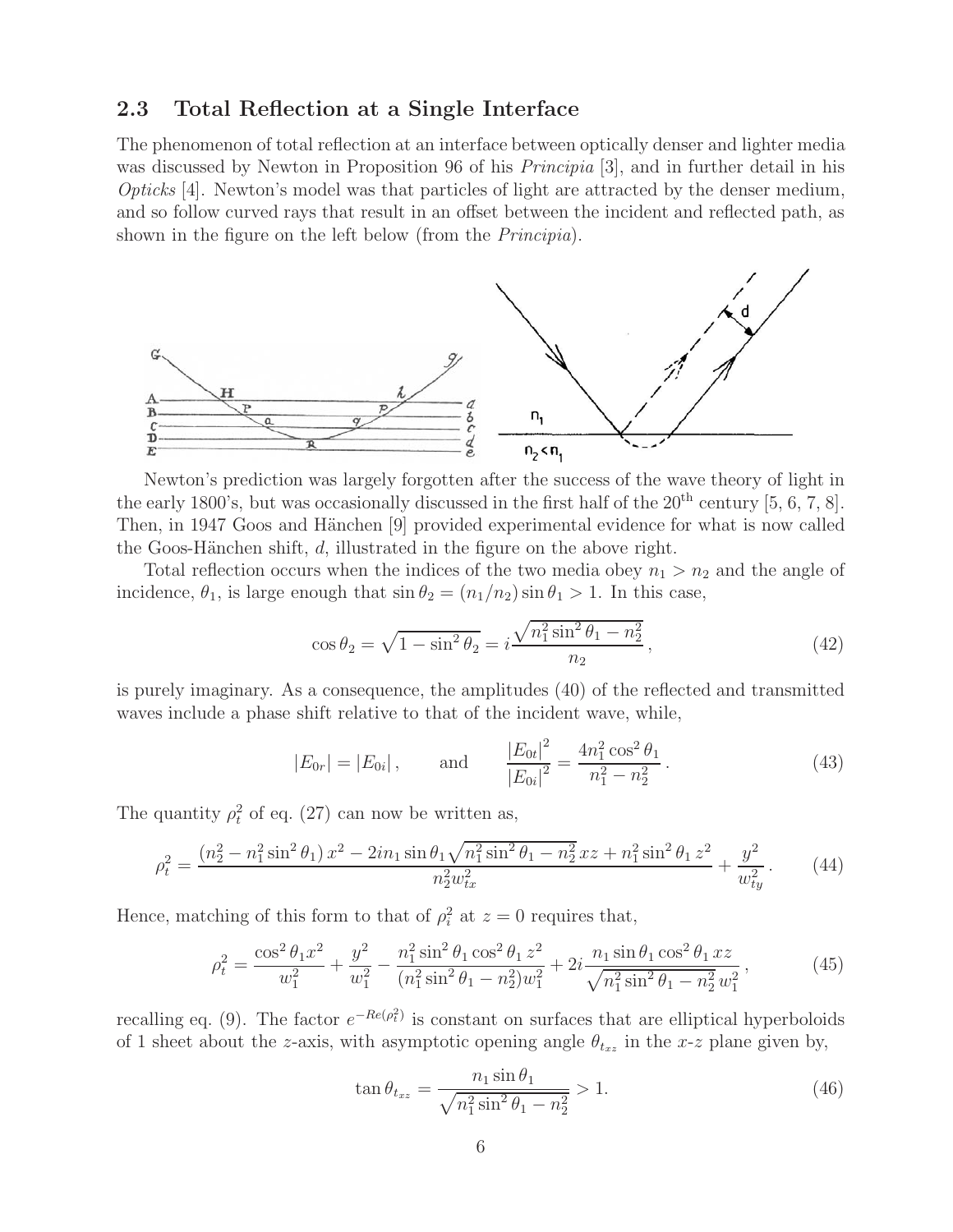This potentially dramatic behavior is, however, masked by the damping of the transmitted wave in  $z$ , as follows from the factor,

$$
e^{i(n_2\sin\theta_2 k_0 x + n_2\cos\theta_2 k_0 z - \omega t)} = e^{-\sqrt{n_1^2 \sin^2\theta_1 - n_2^2} k_0 z} e^{i(n_1\sin\theta_1 k_0 x - \omega t)}.
$$
 (47)

The time-average flow of energy in medium 2 is given by,

$$
\langle \mathbf{S} \rangle = \frac{Re(\mathbf{E}_{t} \times \mathbf{B}_{t}^{*})}{2\mu_{0}} = \frac{1}{2\mu_{0}} Re\left[E_{ty} B_{tz}^{*} \hat{\mathbf{x}} + (E_{tz} B_{tx}^{*} - E_{tx} B_{tz}^{*}) \hat{\mathbf{y}} - E_{ty} B_{tx}^{*} \hat{\mathbf{z}}\right]
$$
  
\n
$$
= \frac{n_{2} |E_{0t}|^{2}}{2\mu_{0} c} e^{-2Re(\rho_{t}^{2})} e^{-2\sqrt{n_{1}^{2} \sin^{2} \theta_{1} - n_{2}^{2} k_{0} z} \left[\sin \theta_{2} \left(1 - \frac{\sqrt{n_{1}^{2} \sin^{2} \theta_{1} - n_{2}^{2} z}}{z_{0t}}\right) \hat{\mathbf{x}}\right]
$$
  
\n
$$
\approx \frac{|\mathbf{E}_{0t}|^{2}}{2\mu_{0} c} e^{-2Re(\rho_{t}^{2})} e^{-2\sqrt{n_{1}^{2} \sin^{2} \theta_{1} - n_{2}^{2} k_{0} z} \sin \theta_{1} \left(n_{1} \hat{\mathbf{x}} - \frac{n_{2} x}{z_{0i}} \sqrt{n_{1}^{2} \sin^{2} \theta_{1} - n_{2}^{2} \hat{\mathbf{z}}}\right), \quad (48)
$$

noting that  $z_{0t} = n_1 z_{0i}/n_2$ .

Energy flows in the  $+x$  direction in medium 2, but this flow is significant only near the origin because of exponential damping factors. Furthermore, energy flows in the  $+z$  direction for  $x > 0$  and in the  $-z$  direction for  $x > 0$ . That is, energy flows in curves in medium 2, as qualitatively predicted by Newton. Lines of  $\langle S \rangle$  that enter medium 2 from medium 1 at  $-x$ return to medium 1 at  $+x$ .

In particular, the flow of energy between media 1 and 2 across the plane  $z = 0$  is described by,

$$
\langle S_z \rangle_{2 \to 1} = -\frac{|E_{0i}|^2}{2\mu_0 c} \frac{4n_1^2 n_2 \cos^2 \theta_1 \sin \theta_1 \sqrt{n_1^2 \sin^2 \theta_1 - n_2^2} x}{n_1^2 - n_2^2} e^{-2(\cos^2 \theta_1 x^2 + y^2)/w_1^2}, \quad (49)
$$

recalling eq. (43). This energy adds to that in the nominal reflected wave at  $z = 0$  for  $x > 0$ ,

$$
\langle S_z \rangle_r = -\frac{1}{2\mu_0} Re \left( E_{r y}(z=0) B_{r x}^*(z=0) \right) = -\frac{|E_{0i}|^2}{2\mu_0 c} n_1 \cos \theta_1 e^{-2(\cos^2 \theta_1 x^2 + y^2)/w_1^2}, \tag{50}
$$

and subtracts from that for  $x < 0$ . We define a center of energy  $\bar{x}$  for the reflected wave at  $z = 0$  according to,

$$
\bar{x} = \frac{\int_{-\infty}^{\infty} x \langle S_z \rangle_r dx - \int_{-\infty}^0 x \langle S_z \rangle_{2\to 1} dx + \int_0^{\infty} x \langle S_z \rangle_{2\to 1} dx}{\int_{-\infty}^{\infty} \langle S_z \rangle_r dx} = \frac{2 \int_0^{\infty} x \langle S_z \rangle_{2\to 1} dx}{\int_{-\infty}^{\infty} \langle S_z \rangle_r dx}
$$
\n
$$
= \frac{\frac{8n_1^2 n_2 \cos^2 \theta_1 \sin \theta_1 \sqrt{n_1^2 \sin^2 \theta_1 - n_2^2}}{n_1^2 - n_2^2} \frac{\sqrt{\pi} w_1^3}{8\sqrt{2} \cos^3 \theta_1}}{\int_{-\infty}^{\infty} \sqrt{n_1^2 \sin^2 \theta_1 - n_2^2}} = \frac{\lambda_0}{\pi} \frac{n_2}{n_1^2 - n_2^2} \tan \theta_1 \sqrt{n_1^2 \sin^2 \theta_1 - n_2^2}, \quad (51)
$$

recalling that  $w_1^2/2z_{0i} = 1/k_1 = \lambda_0/2\pi n_1$ . Here,  $\lambda_0$  is the wavelength in vacuum at angular frequency  $\omega$ .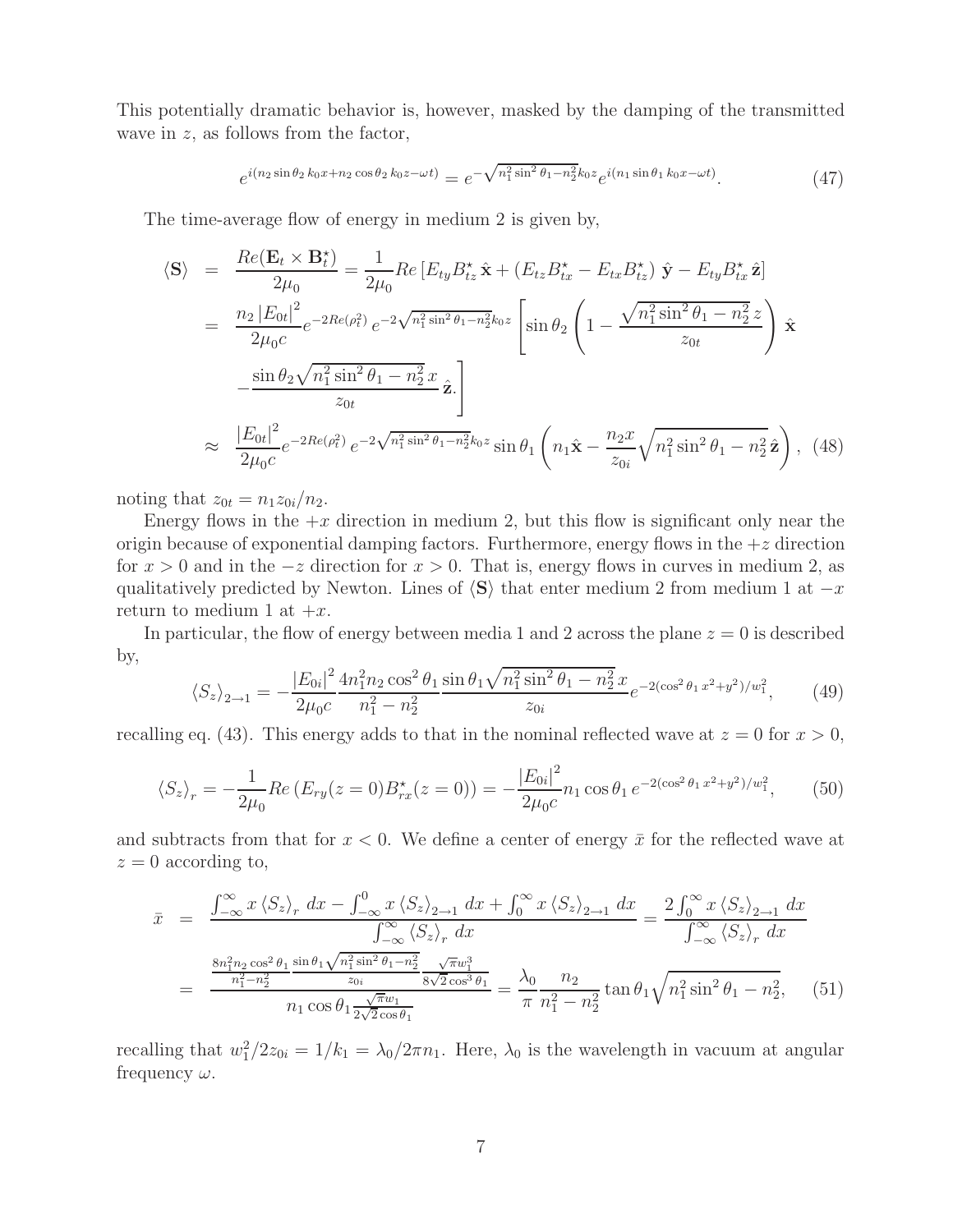Supposing that the reflected beam is centered on  $\bar{x}$  rather than  $x = 0$  in the plane  $z = 0$ , it propagates away from this plane at angle  $\theta_1$  with its axis shifted transversely by d with respect to "mirror" reflection, as sketched in the figure on the previous page, where,

$$
d = \bar{x}\cos\theta_1 = \frac{\lambda_0}{\pi} \frac{n_2}{n_1^2 - n_2^2} \sin\theta_1 \sqrt{n_1^2 \sin^2\theta_1 - n_2^2}.
$$
 (52)

*The result (52) is* not *that quoted in the literature [10]-[23],*

$$
d = \frac{\lambda_0}{\pi} \frac{n_1^2}{n_1^2 - n_2^2} \frac{\sin \theta_1 \cos^2 \theta_1}{\sqrt{n_1^2 \sin^2 \theta_1 - n_2^2}} \qquad \text{or} \qquad \frac{\lambda_0}{n_1 \pi} \frac{\sin \theta_1}{\sqrt{n_1^2 \sin^2 \theta_1 - n_2^2}} \,. \tag{53}
$$

*where different sets of approximations are used. While most experiments have been performed at a single angle*  $\theta_1$ , a recent effort [24] that measured a large range of angles supports *eq. (53).*

*The result (53) is often justified by claiming that the incident wave penetrates into medium 2 at angle*  $\theta_1$  *for a distance*  $D \approx \lambda_0 / \left(2\pi \sqrt{n_1^2 \sin^2 \theta_1 - n_2^2}\right)$  *according to eq.* (47), *at* which depth it is reflected back into medium 1 [18]. If so, then it follows that  $d = 2D \sin \theta_1 =$  $\lambda_0 \sin \theta_1 / (\pi \sqrt{n_1^2 \sin^2 \theta_1 - n_2^2})$ . This result diverges at the critical angle,  $\sin \theta_1 = n_2/n_1$ . *However, our argument (52) indicates that the shift of energy from*  $x < 0$  to  $x > 0$  vanishes *at the critical angle......*

## **Appendices**

### **A Gaussian Beams with Elliptical Cross Section**

Many discussions of Gaussian beams emphasize a single electric field component, such as  $E_y = f(r, z) e^{i(kz - \omega t)}$ , of a cylindrically symmetric beam of angular frequency  $\omega$  and wave number  $k = n\omega/c$  propagating along the z axis in a medium with index of refraction n. Here, we generalize to the case of a beam with an elliptical cross section. Of course, the electric field must satisfy the free-space Maxwell equation  $\nabla \cdot \mathbf{E} = 0$ . If  $f(r, z)$  is not constant and  $E_x = 0$ , then we must have nonzero  $E_z$ . That is, the desired electric field has more than one vector component.

To deduce all components of the electric and magnetic fields of a Gaussian beam from a single scalar wave function, we follow the suggestion of Davis [27] and seek solutions for a vector potential **A** that has only a single Cartesian component (such that  $(\nabla^2 \mathbf{A})_j = \nabla^2 A_j$ [28]). We work in the Lorenz gauge (and SI units), so that the electric scalar potential  $\Phi$  is related to the vector potential **A** by,

$$
\nabla \cdot \mathbf{A} = -\frac{n^2}{c^2} \frac{\partial \Phi}{\partial t} = i \frac{n^2 \omega}{c^2} \Phi = i \frac{k^2}{\omega} \Phi.
$$
 (54)

The vector potential can therefore have a nonzero divergence, which permits solutions having only a single component.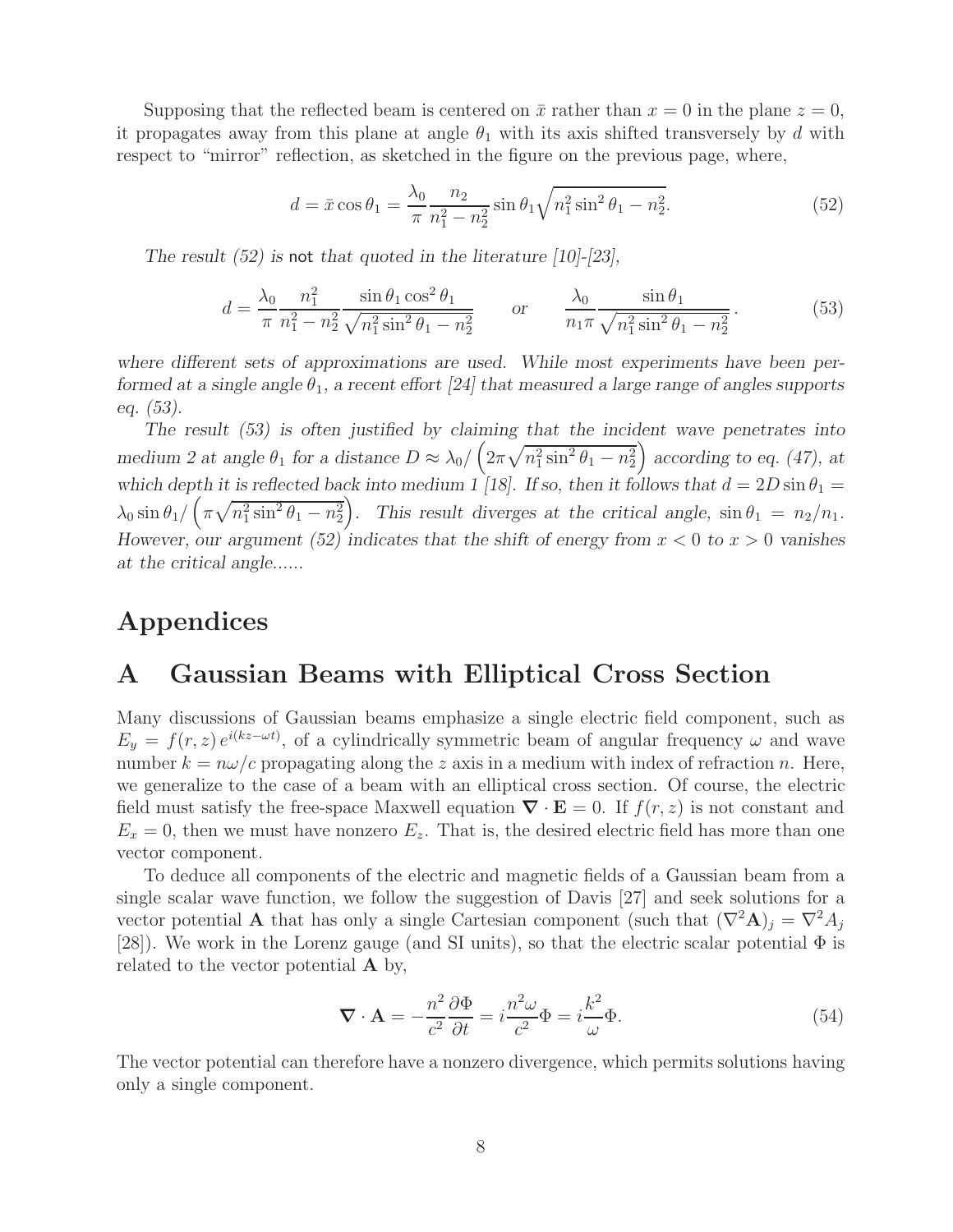Of course, the electric and magnetic fields can be deduced from the potentials via,

$$
\mathbf{E} = -\nabla\Phi - \frac{\partial \mathbf{A}}{\partial t} = i\frac{\omega}{k^2}\nabla(\nabla \cdot \mathbf{A}) + i\omega \mathbf{A},
$$
\n(55)

using the Lorenz condition (54), and,

$$
\mathbf{B} = \nabla \times \mathbf{A}.\tag{56}
$$

The vector potential satisfies the free-space (Helmholtz) wave equation,

$$
\nabla^2 \mathbf{A} - \frac{n^2}{c^2} \frac{\partial^2 \mathbf{A}}{\partial t^2} = (\nabla^2 + k^2) \mathbf{A} = 0.
$$
 (57)

We seek a solution in which the vector potential is described by a single Cartesian component  $A_j$  that propagates in the  $+z$  direction with the form,

$$
A_j(\mathbf{r}) = \psi(\mathbf{r}) e^{i(kz - \omega t)}.
$$
\n(58)

Inserting trial solution (58) into the wave equation (57) we find that,

$$
\nabla^2 \psi + 2ik \frac{\partial \psi}{\partial z} = 0.
$$
\n(59)

In the usual analysis, one now assumes that the beam is cylindrically symmetric about the z axis and can be described in terms of three geometric parameters the diffraction angle  $\theta_0$ , the waist  $w_0$ , and the depth of focus (Rayleigh range)  $z_0$ , which are related by,



Here, we consider the possibility that the beam has an elliptical cross section, with major and minor axes along the  $x$  and  $y$  axes. The waist and diffraction angle are different in the  $x-z$  and  $y-z$  planes, but the Rayleigh range is in common:

$$
\theta_{0x} = \frac{w_{0x}}{z_0},
$$
 and  $\theta_{0y} = \frac{w_{0y}}{z_0}.$  (61)

We now convert to the scaled coordinates,

$$
\xi = \frac{x}{w_{0x}}, \qquad v = \frac{y}{w_{0y}}, \qquad \rho^2 = \xi^2 + v^2, \qquad \text{and} \qquad \varsigma = \frac{z}{z_0}.
$$
\n(62)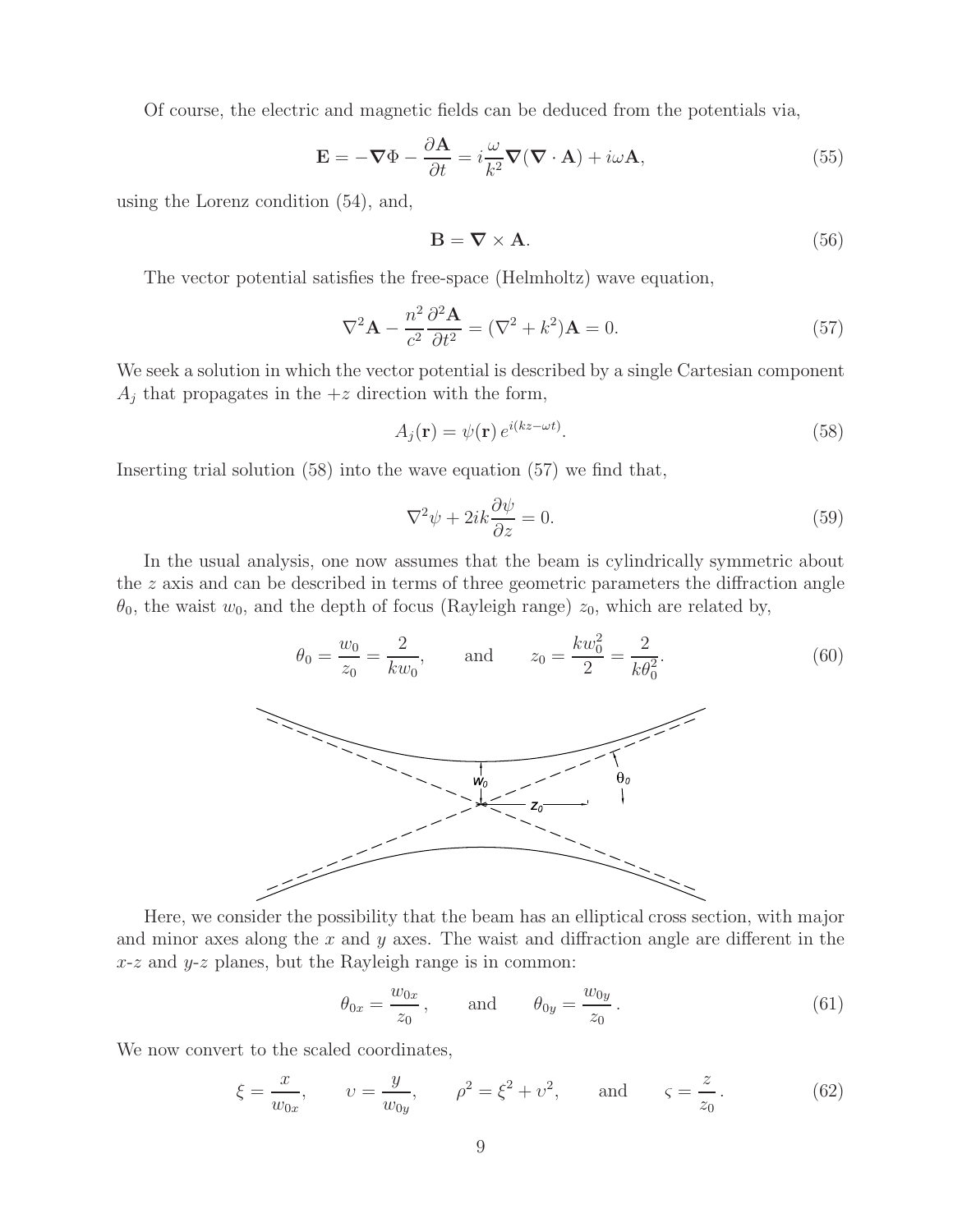Changing variables and noting relations (61), the wave equation (59) takes the form,

$$
\frac{1}{w_{0x}^2} \frac{\partial^2 \psi}{\partial \xi^2} + \frac{1}{w_{0y}^2} \frac{\partial^2 \psi}{\partial v^2} + \frac{1}{z_0^2} \frac{\partial^2 \psi}{\partial \xi^2} + \frac{2ik}{z_0} \frac{\partial \psi}{\partial \xi} = 0.
$$
 (63)

The paraxial approximation is that the term in the relatively small quantity  $1/z_0^2$  is neglected, and the resulting paraxial wave equation is,

$$
\frac{1}{w_{0x}^2} \frac{\partial^2 \psi}{\partial \xi^2} + \frac{1}{w_{0y}^2} \frac{\partial^2 \psi}{\partial v^2} + \frac{2ik}{z_0} \frac{\partial \psi}{\partial \zeta} \approx 0.
$$
\n(64)

An "educated guess" is that the transverse behavior of the wave function  $\psi$  has a Gaussian form, but with a width that varies with  $z$ . Also, the amplitude of the wave far from its waist should vary as  $1/z$ . In the scaled coordinates  $\rho$  and  $\varsigma$  a trial solution is,

$$
\psi = h(\varsigma) e^{-f(\varsigma)\rho^2},\tag{65}
$$

where the possibly complex functions f and h are defined to obey  $f(0) = 1 = h(0)$ . Since the transverse coordinate  $\xi$  and  $v$  are scaled by the waists  $w_{0x}$  and  $w_{0y}$ , we see that  $Re(f)$  =  $w_{0j}^2/w_j^2(\varsigma)$  where  $w_j(\varsigma)$  is the beam width in coordinate  $j = x$  or y at position  $\varsigma$ . From the geometric parameters (62) we see  $w_i(\varsigma) \approx \theta_{0i} z = w_{0i} \varsigma$  for large  $\varsigma$ . Hence, we expect that  $Re(f) \approx 1/\varsigma^2$  for large  $\varsigma$ . Also, we expect the amplitude h to obey  $|h| \approx 1/\varsigma$  for large  $\varsigma$ .

Plugging the trial solution (65) into the paraxial wave equation (64) we find that,

$$
- f h\left(\frac{1}{w_{0x}^2} + \frac{1}{w_{0y}^2}\right) + 2f^2 h\left(\frac{\xi^2}{w_{0x}^2} + \frac{v^2}{w_{0y}^2}\right) + \frac{ik}{z_0}(h' - f'h\rho^2) \approx 0,
$$
\n(66)

where a ' indicates differentiation with respect to  $\varsigma$ . We can define the Rayleigh range  $z_0$ and the waists  $w_{0x}$  and  $w_{0y}$  to be related by,

$$
\left(\frac{1}{w_{0x}^2} + \frac{1}{w_{0y}^2}\right) = \frac{k}{z_0},\tag{67}
$$

so eq. (66) can be rewritten as,

$$
- f h + i h' + \rho^2 h \left[ \frac{2z_0}{k \rho^2} \left( \frac{\xi^2}{w_{0x}^2} + \frac{v^2}{w_{0y}^2} \right) f^2 - i f' \right] \approx 0. \tag{68}
$$

If  $w_{0x} = w_{0y}$ , eq. (68) reduces to the form,

$$
-fh + ih' + \rho^2 h(f^2 - if') \approx 0,
$$
\n(69)

recalling eq. (60). **The key approximation of this note is that eq. (68) can be written** as eq. (69) even when  $w_{0x} \neq w_{0y}$ .

Accepting this approximation, we see that for eq. (69) to be true at all values of  $\rho$  implies that,

$$
\frac{f'}{f^2} = -i, \qquad \text{and} \qquad \frac{h'}{fh} = -i.
$$
\n(70)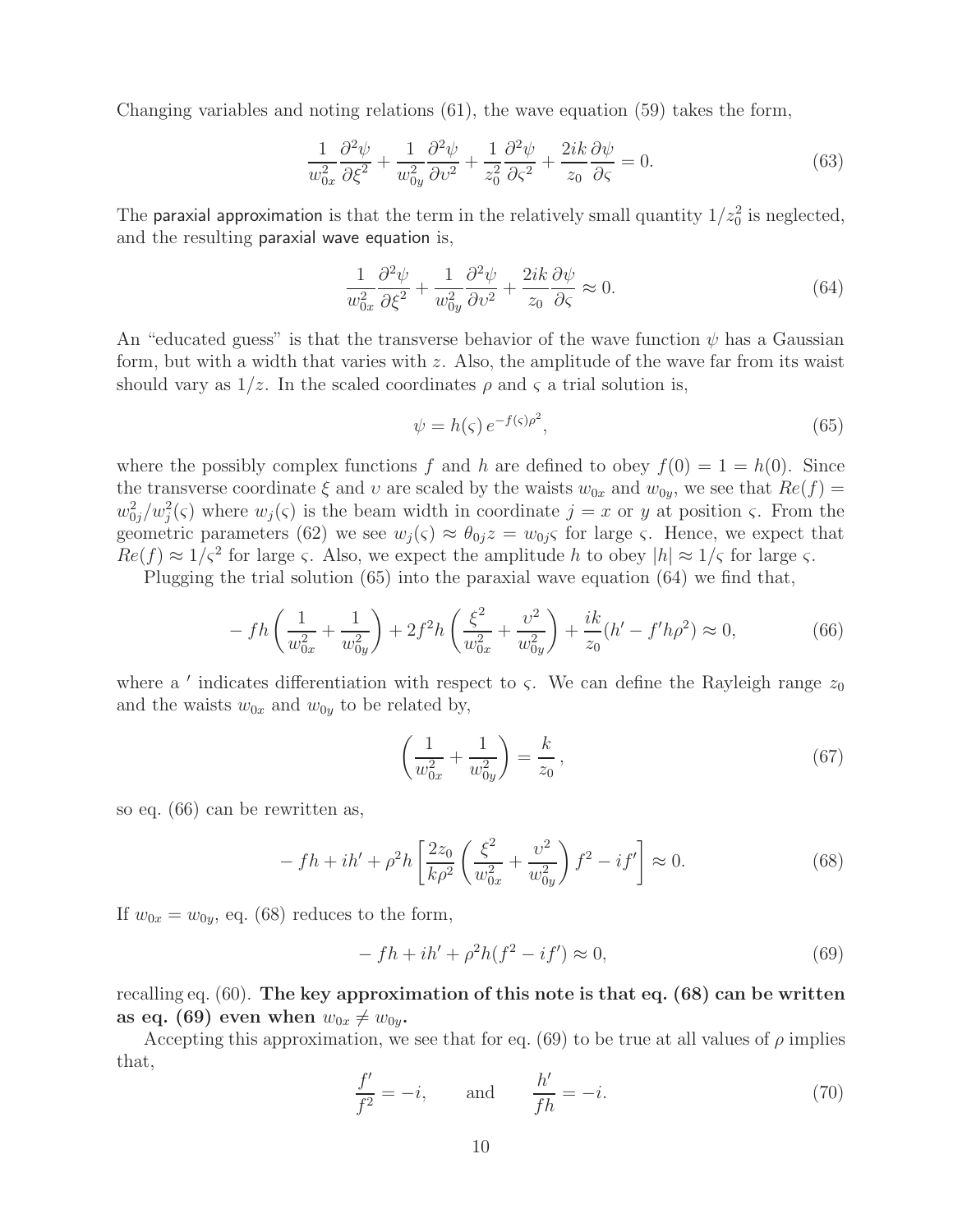Thus,  $f = h$  is a solution, despite the different physical origin of these two functions as the transverse width and amplitude of the wave. We integrate the first of eq. (70) to obtain,

$$
\frac{1}{f} = C + i\varsigma. \tag{71}
$$

Our definition  $f(0) = 1$  determines that  $C = 1$ . That is,

$$
f = \frac{1}{1 + i\varsigma} = \frac{1 - i\varsigma}{1 + \varsigma^2} = \frac{e^{-i\tan^{-1}\varsigma}}{\sqrt{1 + \varsigma^2}}.
$$
 (72)

Note that  $Re(f) = 1/(1 + \varsigma^2) = w_{0j}^2/w_j^2(\varsigma)$ , while  $|f| = 1/\sqrt{1 + \varsigma^2}$ , so that  $f = h$  is consistent with the asymptotic expectations discussed above. The longitudinal dependences of the widths of the Gaussian beam are now seen to be,

$$
w_j(\varsigma) = w_{0j}\sqrt{1+\varsigma^2}.\tag{73}
$$

The lowest-order wave function is,

$$
\psi_0 = f e^{-f\rho^2} = \frac{e^{-i\tan^{-1}\varsigma}}{\sqrt{1+\varsigma^2}} e^{-\rho^2/(1+\varsigma^2)} e^{i\varsigma\rho^2/(1+\varsigma^2)}.
$$
\n(74)

The factor  $e^{-i \tan^{-1} \varsigma}$  in  $\psi_0$  is the so-called Gouy phase shift [29], which changes from 0 to  $\pi/2$ as z varies from 0 to  $\infty$ , with the most rapid change near the  $z_0$ . For large z the phase factor  $e^{i\varsigma\rho^2/(1+\varsigma^2)}$  can be written as  $e^{i(z_0/z)(x^2/w_{0x}^2+y^2/w_{0y}^2)} \approx e^{ikr_{\perp}^2/(2z)}$ , recalling eqs. (62) and (67). When this is combined with the traveling wave factor  $e^{i(kz-\omega t)}$  we have,

$$
e^{i[kz(1+r_{\perp}^2/2z^2)-\omega t]} \approx e^{i(kr-\omega t)},\tag{75}
$$

where  $r = \sqrt{z^2 + r_\perp^2}$ . Thus, the wave function  $\psi_0$  is a modulated spherical wave for large z, but is a modulated plane wave near its waist.

To obtain the electric and magnetic fields of a Gaussian beam that is polarized in the  $y$ direction we take the vector potential to be,

$$
A_x = 0, \qquad A_y = \frac{E_0}{i\omega} \psi_0 \, e^{i(kz - \omega t)} = \frac{E_0}{i\omega} f \, e^{-f\rho^2} e^{i(kz - \omega t)}, \qquad A_z = 0. \tag{76}
$$

Then,

$$
\nabla \cdot \mathbf{A} = -\frac{2fy}{w_{0y}^2} A_y. \tag{77}
$$

and the electric field follows from eq. (55) as,

$$
E_x \approx 0, \qquad E_y \approx E_0 f e^{-f\rho^2} e^{i(kz - \omega t)}, \qquad E_z \approx -\frac{2iyf}{kw_{0y}^2} E_y,\tag{78}
$$

where we neglect terms of order  $1/z_0^2$ . Similarly, the magnetic field follows from eq. (56) as,

$$
B_x = -\sqrt{\epsilon \mu} E_y = -\frac{n}{c} E_y, \qquad B_y = 0, \qquad B_z = \frac{2ixf}{kw_{0x}^2} \frac{n}{c} E_y.
$$
 (79)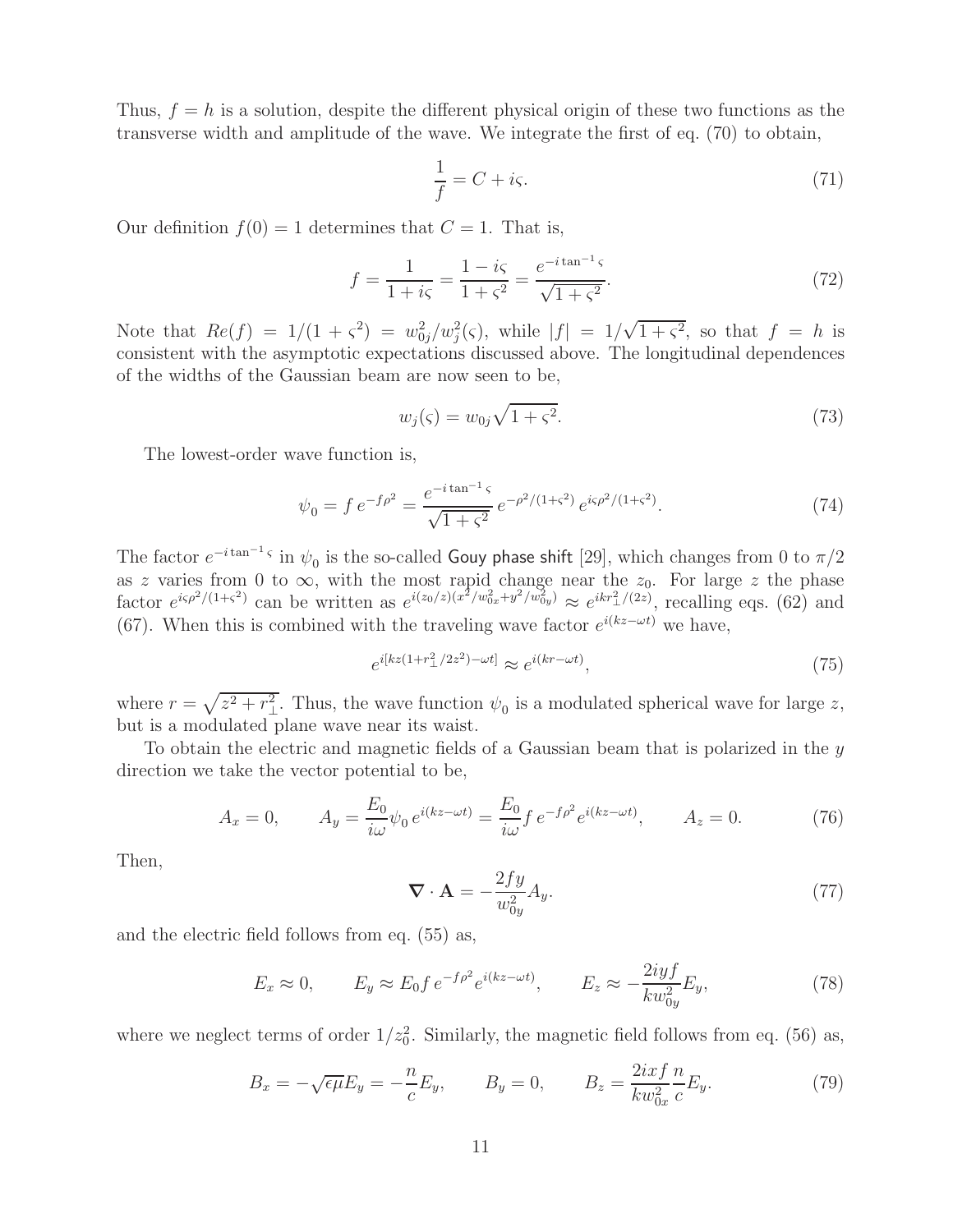# **B Fresnel Relations for Plane Waves**

For reference we present a derivation of the well-known Fresnel relations for reflection and refraction of a plane wave at a planar interface.

The geometry and notation are again as shown in the figure below, with the plane of incidence being the x-z plane.



The incident, reflected and transmitted waves can be written as,

$$
\mathbf{E}_{i} = \mathbf{E}_{0i} e^{i(k_{ix}x + k_{iz}z - \omega t)}, \qquad \mathbf{E}_{r} = \mathbf{E}_{0r} e^{i(k_{rx}x + k_{rz}z - \omega t)}, \qquad \mathbf{E}_{t} = \mathbf{E}_{0t} e^{i(k_{tx}x + k_{tz}z - \omega t)}, \qquad (80)
$$

$$
\mathbf{B}_{i} = \frac{\mathbf{k}_{i}}{\omega} \times \mathbf{E}_{0i} e^{i(k_{ix}x + k_{iz}z - \omega t)}, \qquad \mathbf{B}_{r} = \frac{\mathbf{k}_{r}}{\omega} \times \mathbf{E}_{0r} e^{i(k_{rx}x + k_{rz}z - \omega t)}, \qquad \mathbf{B}_{t} = \frac{\mathbf{k}_{t}}{\omega} \times \mathbf{E}_{0t} e^{i(k_{tx}x + k_{tz}z - \omega t)},
$$
\n(81)

where we have used the plane-wave Maxwell equation  $i\mathbf{k} \times \mathbf{E} = \nabla \times \mathbf{E} = -\partial \mathbf{B}/\partial t = i\omega \mathbf{B}$ , and we note that the wave equation  $\nabla^2 \mathbf{E} = \partial^2 \mathbf{E} / \partial t^2$  requires that,

$$
k_i^2 = k_{ix}^2 + k_{iz}^2 = \frac{n_1^2 \omega^2}{c^2}, \qquad k_r^2 = k_{rx}^2 + k_{rz}^2 = \frac{n_1^2 \omega^2}{c^2}, \qquad k_t^2 = k_{tx}^2 + k_{tz}^2 = \frac{n_2^2 \omega^2}{c^2}, \qquad (82)
$$

so that,

$$
k_i = k_r = \frac{n_1}{n_2} k_t.
$$
\n(83)

Continuity of the tangential component of **E** at the interface requires that the argument of the exponential factors all be equal there, and hence,

$$
k_{ix} = k_{rx} = k_{tx},\tag{84}
$$

$$
\theta_i = \theta_r = \theta_1, \qquad k_{rz} = -k_{iz}, \tag{85}
$$

and,

$$
n_1 \sin \theta_1 = n_2 \sin \theta_2 \quad (= n_2 \sin \theta_t). \tag{86}
$$

Then, the continuity of the x- and y-components of  $\mathbf{E} = \mu \omega \mathbf{H} \times \mathbf{k}/k^2$  at the interface implies,

$$
H_{0iy} - H_{0ry} = \frac{\mu_2}{\mu_1} \frac{n_1^2}{n_2^2} \frac{k_{tz}}{k_{iz}} H_{0ty} = \frac{\mu_2}{\mu_1} \frac{n_1 \cos \theta_2}{n_2 \cos \theta_1} H_{0ty}, \quad \text{and} \quad E_{0iy} + E_{0ry} = E_{0ty}, \quad (87)
$$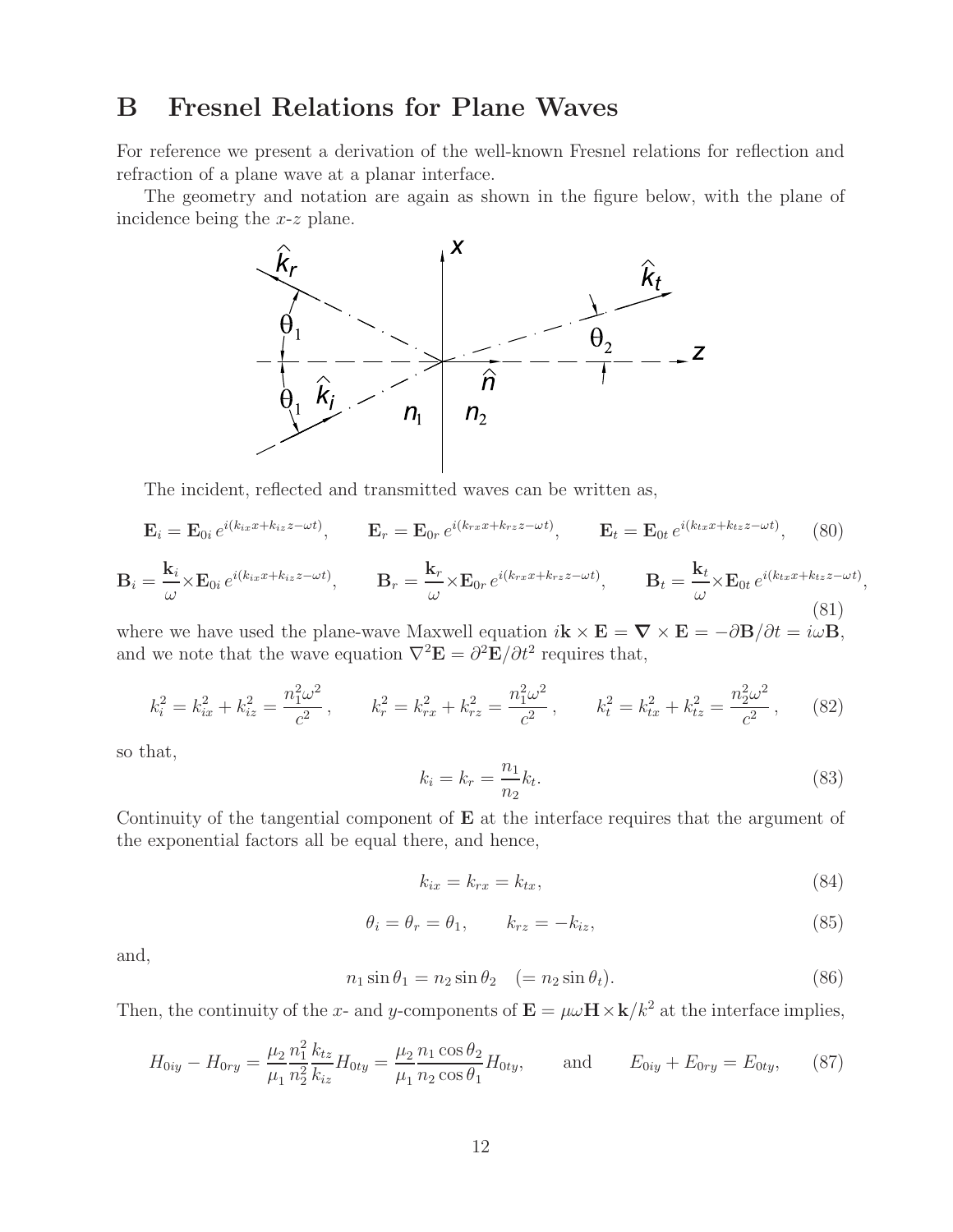noting that  $E_x \propto \mu k_z H_y/n^2$ . Similarly, continuity of the tangential component of **H** =  $\mathbf{k} \times \mathbf{E}/\mu\omega$  at the interface implies,

$$
E_{0iy} - E_{0ry} = \frac{\mu_1}{\mu_2} \frac{k_{tz}}{k_{iz}} E_{0ty} = \frac{\mu_1}{\mu_2} \frac{n_2 \cos \theta_2}{n_1 \cos \theta_1} E_{0ty}, \quad \text{and} \quad H_{0iy} + H_{0ry} = H_{0ty}.
$$
 (88)

noting that  $H_x \propto k_z H_y/\mu$ . Combining eqs. (87) and (88) we find,

$$
\frac{E_{0ry}}{E_{0iy}} = \frac{n_1 \cos \theta_1 - \frac{\mu_1}{\mu_2} n_2 \cos \theta_2}{n_1 \cos \theta_1 + \frac{\mu_1}{\mu_2} n_2 \cos \theta_2}, \qquad \frac{E_{0ty}}{E_{0iy}} = \frac{2n_1 \cos \theta_1}{n_1 \cos \theta_1 + \frac{\mu_1}{\mu_2} n_2 \cos \theta_2},
$$
\n(89)

$$
\frac{H_{0ry}}{H_{0iy}} = \frac{n_2 \cos \theta_1 - \frac{\mu_2}{\mu_1} n_1 \cos \theta_2}{n_2 \cos \theta_1 + \frac{\mu_2}{\mu_1} n_1 \cos \theta_2}, \qquad \frac{H_{0ty}}{H_{0iy}} = \frac{2n_2 \cos \theta_1}{n_2 \cos \theta_1 + \frac{\mu_2}{\mu_1} n_1 \cos \theta_2}.
$$
\n(90)

For the special case of the electric field polarized perpendicular to the plane of incidence, **H** has no y-component, and we write,

$$
\frac{E_{0r\perp}}{E_{0i\perp}} = \frac{n_1 \cos \theta_1 - \frac{\mu_1}{\mu_2} n_2 \cos \theta_2}{n_1 \cos \theta_1 + \frac{\mu_1}{\mu_2} n_2 \cos \theta_2}, \qquad \frac{E_{0t\perp}}{E_{0i\perp}} = \frac{2n_1 \cos \theta_1}{n_1 \cos \theta_1 + \frac{\mu_1}{\mu_2} n_2 \cos \theta_2}, \tag{91}
$$

Similarly, for the special case of the electric field polarized parallel to the plane of incidence, **E** has no y-component, and for each of the three waves,  $H_y \propto nE_{\parallel}/\mu$ , so we can write,

$$
\frac{E_{0r\parallel}}{E_{0i\parallel}} = \frac{\frac{\mu_1}{\mu_2} n_2 \cos \theta_1 - n_1 \cos \theta_2}{\frac{\mu_1}{\mu_2} n_2 \cos \theta_1 + n_1 \cos \theta_2}, \qquad \frac{E_{0t\parallel}}{E_{0i\parallel}} = \frac{2n_1 \cos \theta_1}{\frac{\mu_1}{\mu_2} n_2 \cos \theta_1 + n_1 \cos \theta_2},
$$
\n(92)

As usual, we note that the case of internal reflection when  $\sin \theta_2 = (n_1/n_2) \sin \theta_1 > 1$  can be accommodated in the above formalism by writing,

$$
\cos \theta_2 = \sqrt{1 - \sin^2 \theta_2} = \frac{\sqrt{n_2^2 - n_1^2 \sin^2 \theta_1}}{n_2} = i \frac{\sqrt{n_1^2 \sin^2 \theta_1 - n_2^2}}{n_2}.
$$
\n(93)

In this case, we also write,

$$
k_{tz} = ik_0 \frac{\sqrt{n_1^2 \sin^2 \theta_1 - n_2^2}}{n_2},
$$
\n(94)

such that the transmitted wave is damped in z according to,

$$
e^{ik_{tz}z} = e^{-\left(\sqrt{n_1^2 \sin^2 \theta_1 - n_2^2}/n_2\right)k_0z}.
$$
\n(95)

### **References**

- [1] K.T. McDonald, *Gaussian Laser Beams with Radial Polarization* (Mar. 14, 2000), http://physics.princeton.edu/~mcdonald/examples/axicon.pdf
- [2] M. Moriconi and K.T. McDonald, *Energy Flow in a Waveguide below Cutoff* (Mar. 14, 2000), http://physics.princeton.edu/~mcdonald/examples/cutoff.pdf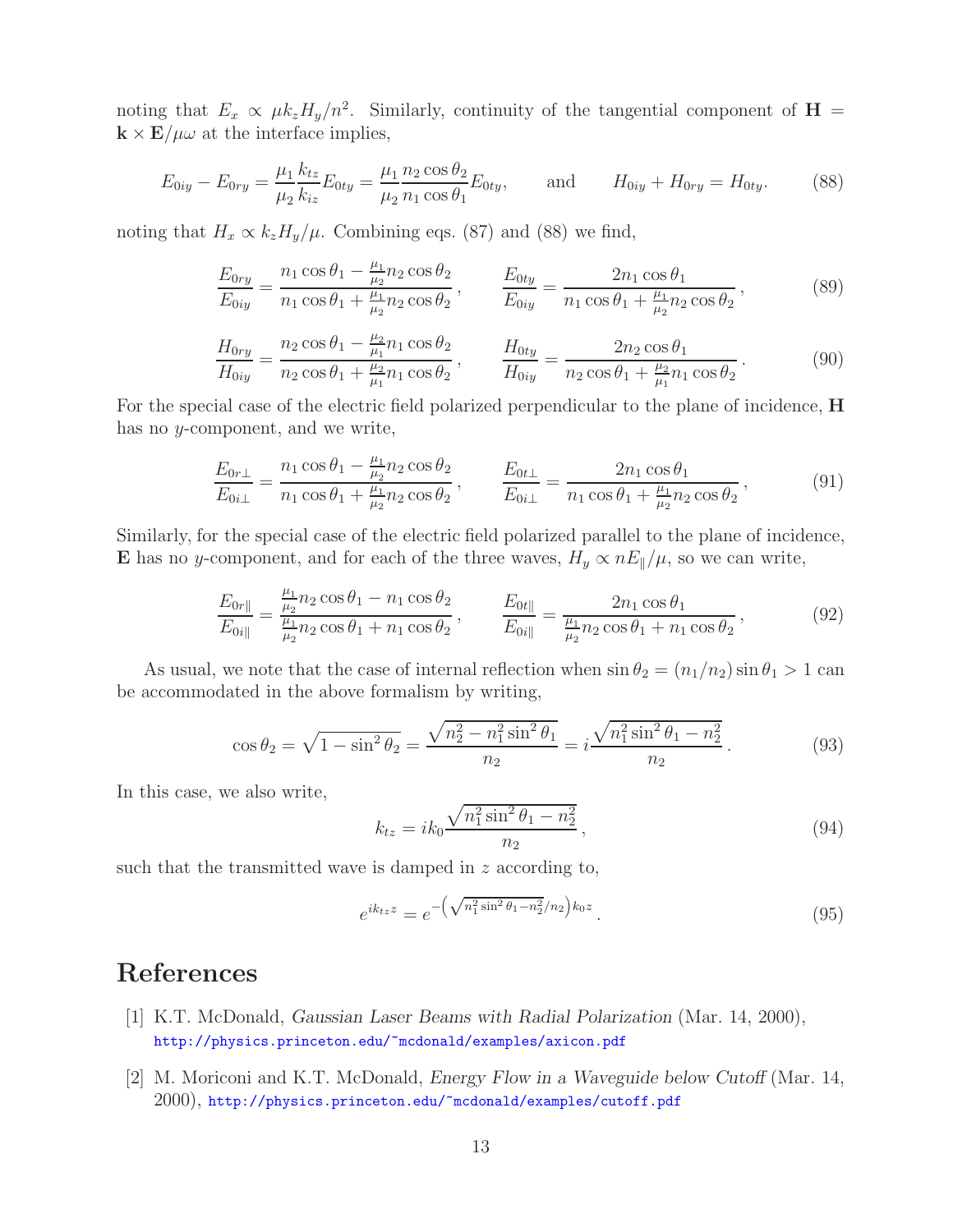- [3] I. Newton, *Principa*, Vol. 1 (London, 1726; reprint of Cajori's English translation, U. Calif. Press, 1962), Proposition 96, http://kirkmcd.princeton.edu/examples/mechanics/newton\_principia.pdf
- [4] I. Newton, *Opticks*, 4th ed. (London, 1730), http://kirkmcd.princeton.edu/examples/optics/newton\_opticks.pdf Book Two, Part 1, Observation 1: "Compressing two Prisms hard together that their sides (which by chance were a very little convex) might somewhere touch one another: I found the place in which they touched to become absolutely transparent, as if they had there been one continued piece of Glass. For when the Light fell so obliquely on the

place of contact to be wholly transmitted, ....." Book Three, Part 1, Question 29: "Are not the Rays of Light very small Bodies emitted from shining Substances? For such Bodies will pass through uniform Media in Right Lines without bending into the Shadow, which is the Nature of Rays of Light. ..... The Rays of Light in going out of Glass into a Vacuum, are bent towards the Glass; and if they fall too obliquely on the Vacuum, ther are bent backwards into the Glass, and totally reflected; and this Reflexion cannot be ascribed to the Resistance of an absolute Vacuum, but must be caused the the Power of the Glass attracting the Rays at their going out of it into the Vacuum, and bringing them back."

Air, which in other places was between them, as to be all reflected; it seemed in that

- [5] S. Boguslawski, *Das Feld des Poyntingschen Vektors bei der Interferenz von zwei ebenen Lichtwellen in einem absorbierenden Medium*, Phys. Z. **13**, 393 (1912), http://kirkmcd.princeton.edu/examples/optics/boguslawski\_pz\_13\_393\_12.pdf
- [6] A. Wiegrefe, *Neue Lichtströmungen bei Totalreflexion. Beiträge zur Diskussion des Poyntingschen Satzes*, Ann. Phys. **45**, 30 (1914), http://kirkmcd.princeton.edu/examples/optics/wiegrefe\_ap\_45\_30\_14.pdf Neue Lichtströmungen bei Totalreflexion. Beiträge zur Kenntnis des Poyntingschen Vek*tors*, Ann. Phys. **50**, 277 (1914), http://kirkmcd.princeton.edu/examples/optics/wiegrefe\_ap\_50\_277\_16.pdf H. Rose and A. Wiegrefe, *Versuche über die Sichtbarmachung von Lichtströmungen durch die Einfallsebene im isotropen Medium bei Totalreflexion*, Ann. Phys. **50**, 281 (1916), http://kirkmcd.princeton.edu/examples/optics/rose\_ap\_50\_281\_16.pdf
- [7] J. Picht, *Beitrag zur Theorie der Totalreflexion*, Ann. Phys. **3**, 433 (1929), http://kirkmcd.princeton.edu/examples/optics/picht\_ap\_3\_433\_29.pdf Die Energieströmung bei der Totalreflexion, Phys. Z. **30**, 905 (1929), http://kirkmcd.princeton.edu/examples/optics/picht\_pz\_30\_905\_29.pdf
- [8] C. Schaefer and R. Pich, *Ein Beitrag zur Theorie der Totalreflexion*, Ann. Phys. **30**,  $245\ (1937),$  http://kirkmcd.princeton.edu/examples/optics/schaefer\_ap\_30\_245\_37.pdf
- [9] F. Goos and H. (Lindberg-)Hänchen, *Ein neuer und fundamentaler Versuch zur Totalreflexion*, Ann. Phys. **1**, 333 (1947), http://kirkmcd.princeton.edu/examples/optics/goos\_ap\_1\_333\_47.pdf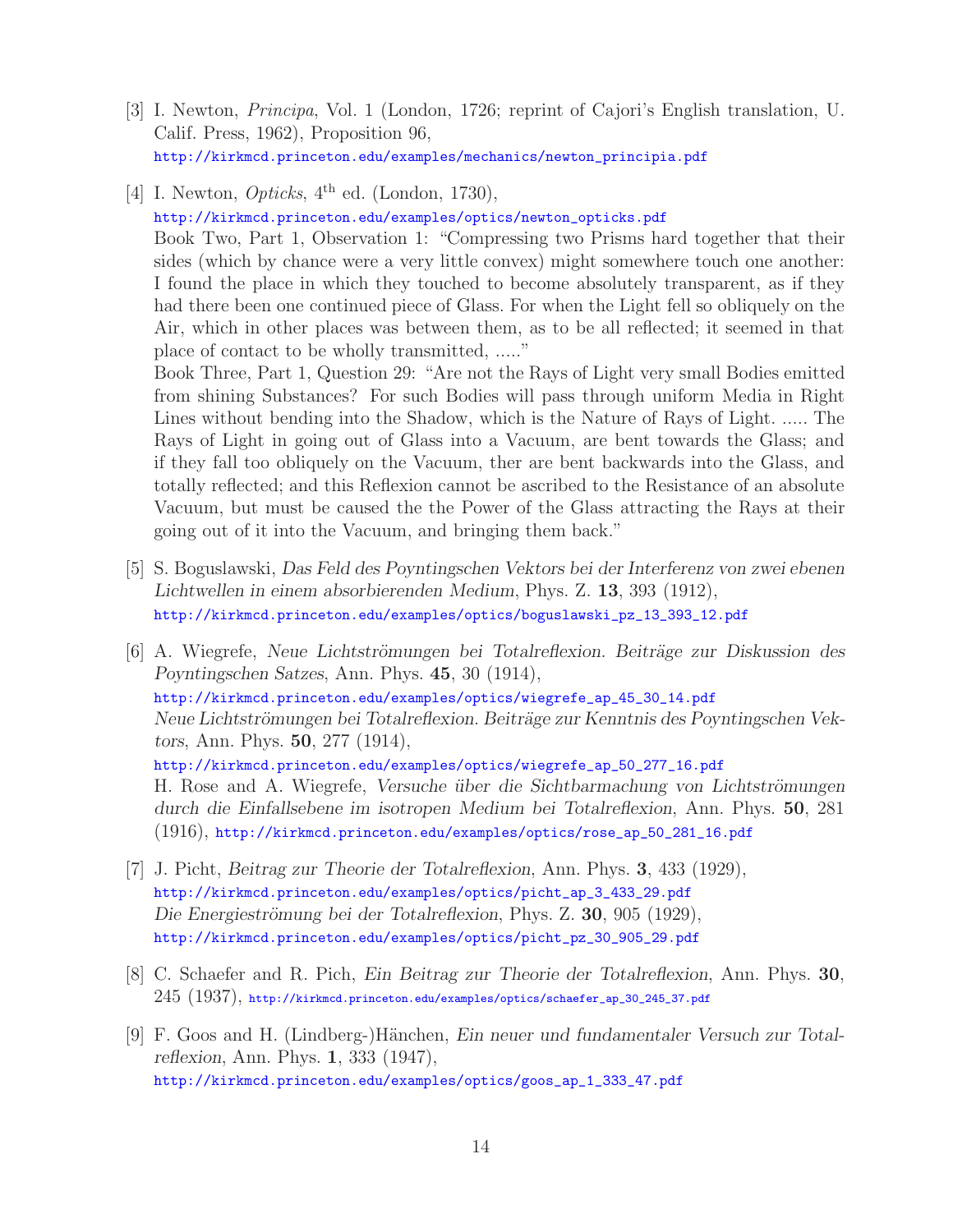*Neumessung des Strahlversetzungseffektes bei Totalreflexion*, Ann. Phys. **5**, 251 (1949), http://kirkmcd.princeton.edu/examples/optics/goos\_ap\_5\_251\_49.pdf

- [10] K. Artmann, *Zur Seitenversetzung des totalreflektierten Lichtstrahles*, Ann. Phys. **2**, 87 (1948), http://kirkmcd.princeton.edu/examples/optics/artmann\_ap\_2\_87\_48.pdf
- [11] C. von Fragstein, *Berechnung der Seitenversetzung des totalreflektierten Strahles*, Ann. Phys. **4**, 18 (1949), http://kirkmcd.princeton.edu/examples/optics/vonfragstein\_ap\_4\_18\_49.pdf
- [12] H. Wolter, *Untersuchengen zur Strahlversetzung bei Totalreflexiondes Lichtes mit der Methode der Minimumstrahlkennzeichnung*, Z. Natur. **5a**, 143 (1950), http://kirkmcd.princeton.edu/examples/optics/wolter\_zn\_5a\_143\_50.pdf
- [13] R.H. Renard, *Total Reflection: A New Evaluation of the Goos-Hänchen Shift*, J. Opt. Soc. Am. **54**, 1190 (1964), http://kirkmcd.princeton.edu/examples/optics/renard\_josa\_54\_1190\_64.pdf
- [14] H.K.V. Lotsch, *Reflection and and Refraction of Light at a Plane Interface*, J. Opt. Soc. Am. **58**, 551 (1968), http://kirkmcd.princeton.edu/examples/optics/lotsch\_josa\_58\_551\_68.pdf *Beam Displacement at Total Reflection: The Goos-H¨anchen Effect*, Optik, **32**, 116, 189, 300, 563 (1970), http://kirkmcd.princeton.edu/examples/optics/lotsch\_optik\_32\_116\_70.pdf
- [15] C. Imbert, *Calculation and Experimental Proof of the Transverse Shift Induced by Total Internal Reflection of a Circularly Polarized Light Beam*, Phys. Rev. D **5**, 787 (1972), http://kirkmcd.princeton.edu/examples/optics/imbert\_prd\_5\_787\_72.pdf
- [16] B.R. Horowitz and T. Tamir, *Lateral Displacement of a Light Beam at a Dielectric Interface*, J. Opt. Soc. Am. **61**, 586 (1971), http://kirkmcd.princeton.edu/examples/optics/horowitz\_josa\_61\_586\_71.pdf
- [17] L. de Broglie and J.P Vigier, *Photon Mass and New Experimental Results on Longitudinal Displacements of Laser Beams near Total Reflection*, Phys. Rev. Lett. **28**, 1001  $(1972)$ , http://kirkmcd.princeton.edu/examples/optics/debroglie\_prl\_28\_1001\_72.pdf
- [18] K.W Chiu and J.J. Quinn, *On the Goos-H¨anchen Effect. A Simple Example of a Time Delay Scattering Process*, Am. J. Phys. **40**, 1847 (1972), http://kirkmcd.princeton.edu/examples/optics/chiu\_ajp\_40\_1847\_72.pdf
- [19] J.W. Ra, H.L. Bertoni and L.B. Felsen, *Reflection and Transmission of Beams at a Dielectric Interface*, SIAM J. Appl. Math. **24**, 396 (1973), http://kirkmcd.princeton.edu/examples/optics/ra\_siamjam\_24\_396\_73.pdf
- [20] Y.M. Antar and W.B. Boerner, *Reflection and Refraction of a Gaussian Beam at a Planar Dielectric Interface*, Ant. Prop. Soc. Int. Symp. **12**, 105 (1974), http://kirkmcd.princeton.edu/examples/optics/antar\_apsim\_12\_105\_74.pdf
- [21] S. Zhu, A.W. Yu, D. Hawley and R. Roy, *Frustrated total internal reflection: A demonstration and review*, Am. J. Phys. **54**, 601 (1986), http://kirkmcd.princeton.edu/examples/optics/zhu\_ajp\_54\_601\_86.pdf